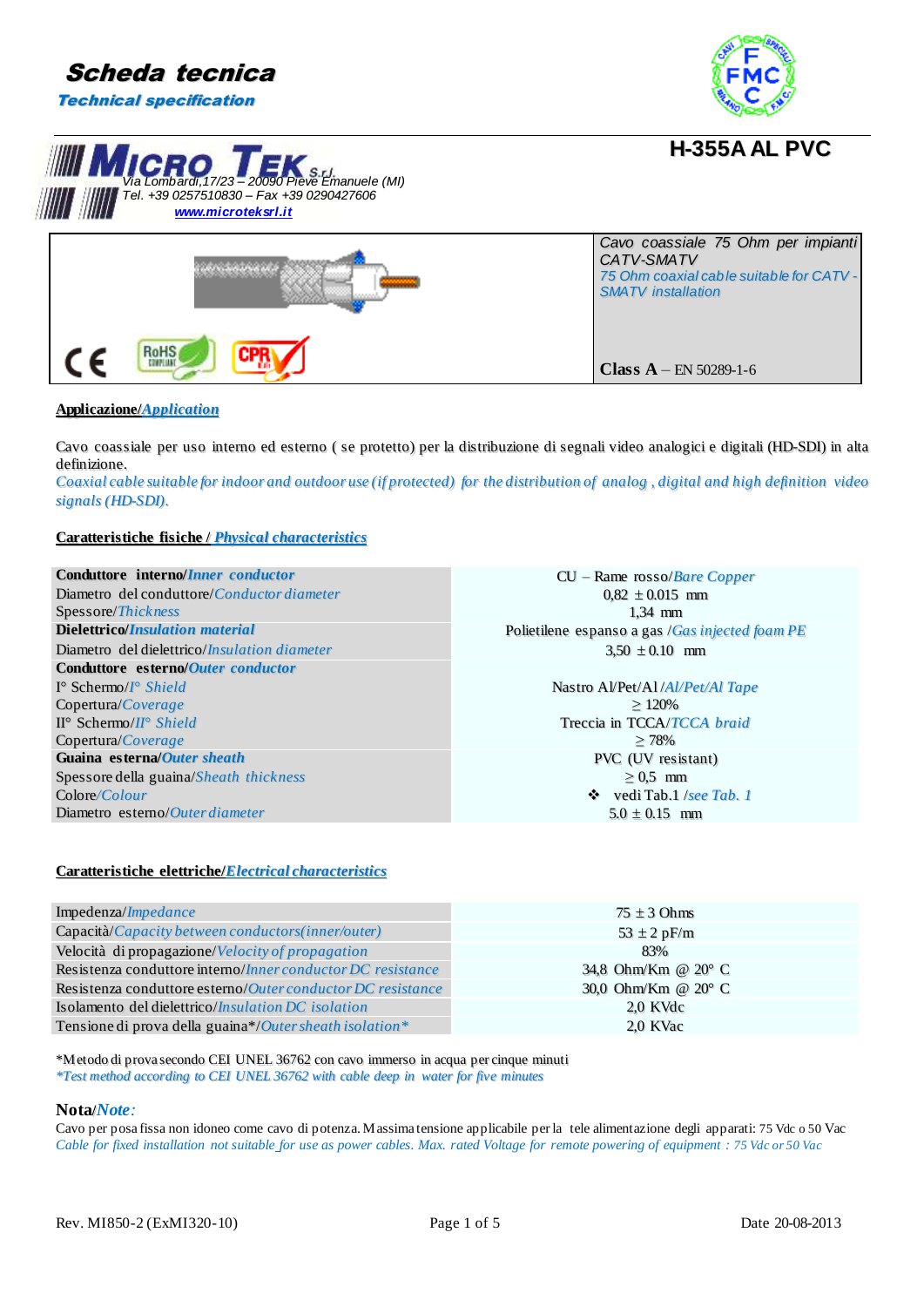



# *Via Lombardi,17/23 – 20090 Pieve Emanuele (MI) Tel. +39 0257510830 – Fax +39 0290427606*

### **Comportamento vs frequenza/** *Behaviour vs frequency*

*[www.microteksrl.i](http://www.microteksrl.it/)t*

#### **Perdite cumulative di riflessione / Structural Return Loss :**

| Frequenza iniziale (MHz)<br><b>Start frequency</b> | Frequenza finale (MHz)<br><b>Stop frequency</b> | $S.R.L$ (dB)<br>S.R.L |
|----------------------------------------------------|-------------------------------------------------|-----------------------|
|                                                    | 30                                              | 28                    |
| 30                                                 | 1.000                                           | 26                    |
| 1000                                               | 2.000                                           |                       |
| 2.000                                              | 3.000                                           |                       |

### **Schermatura RF/***RF shielding*

| Impedenza di trasferimento<br><b>Transfer impedance</b> | Efficienza di schermatura<br><b>Screening efficiency</b> |                   |                |  |
|---------------------------------------------------------|----------------------------------------------------------|-------------------|----------------|--|
| $5 - 30$ MHz                                            | $30 - 1000$ MHz                                          | $2000 - 3000$ MHz |                |  |
| $\epsilon = 5$ mOhm/m                                   | $\geq$ = 90 dB                                           | $>\!>= 85$ dB     | $\geq$ = 80 dB |  |

### **Attenuazione (dB/100m @20C°)/***Attenuation***:**

| Frequenza(MHz)     | 10  | 50  | 100 | 230  | 470  | 860  | .000 | .350 | 1.750 | 2.150 | 2.400 | 3.000 |
|--------------------|-----|-----|-----|------|------|------|------|------|-------|-------|-------|-------|
| Frequency          |     |     |     |      |      |      |      |      |       |       |       |       |
| Attenuazione $dB$  | 2.6 | 5.0 | 7,5 | 11,8 | 16.9 | 23.2 | 25.0 | 29,5 | 34.0  | 37.5  | 39.8  | 44.0  |
| <i>Attenuation</i> |     |     |     |      |      |      |      |      |       |       |       |       |

### **Caratteristiche meccaniche/** *Mechanical characteristics*

Temperatura operativa/*Operating temperature range* --20°C/+70°C Temperatura di installazione/*Installation temperature* -5<sup>o</sup>C/+40<sup>o</sup>C Raggio minimo di curvatura/*Minimum bending radius* 8 volte il diametro / *8 times the outer diameter* Peso/*Weight* 25,0 gr/m

### **Reazione al fuoco/***Flame test*

### Euroclass:: **Eca** EN50575::2014+A1::2016–– **D.o.P. Nr. 160309**

Cavo adatto per la posa singola o a fascio dove non sono richiesti particolari accorgimenti contro il rischio di propagazione degli incendi sui cavi in fascio. Il cavo non è adatto per l'uso in aree a rischio rilevante in caso di incendio ove sia richiesto l'impiego di cavi non propaganti l'incendio a bassa emissione di fumi e gas tossici (Euroclass Cca,s1b,d1,a1 o maggiore).

*This cable is suitable for single or bundle installation where no special requirements are mandatory to avoid the risk of fire in propagation of bundle cables. Moreover, it's not suitable for using in area at major risk in case of fire where fire retardand and low smoke zero halogen cables are requested (Euro -class Cca,s1b,d1,a1 or higher).*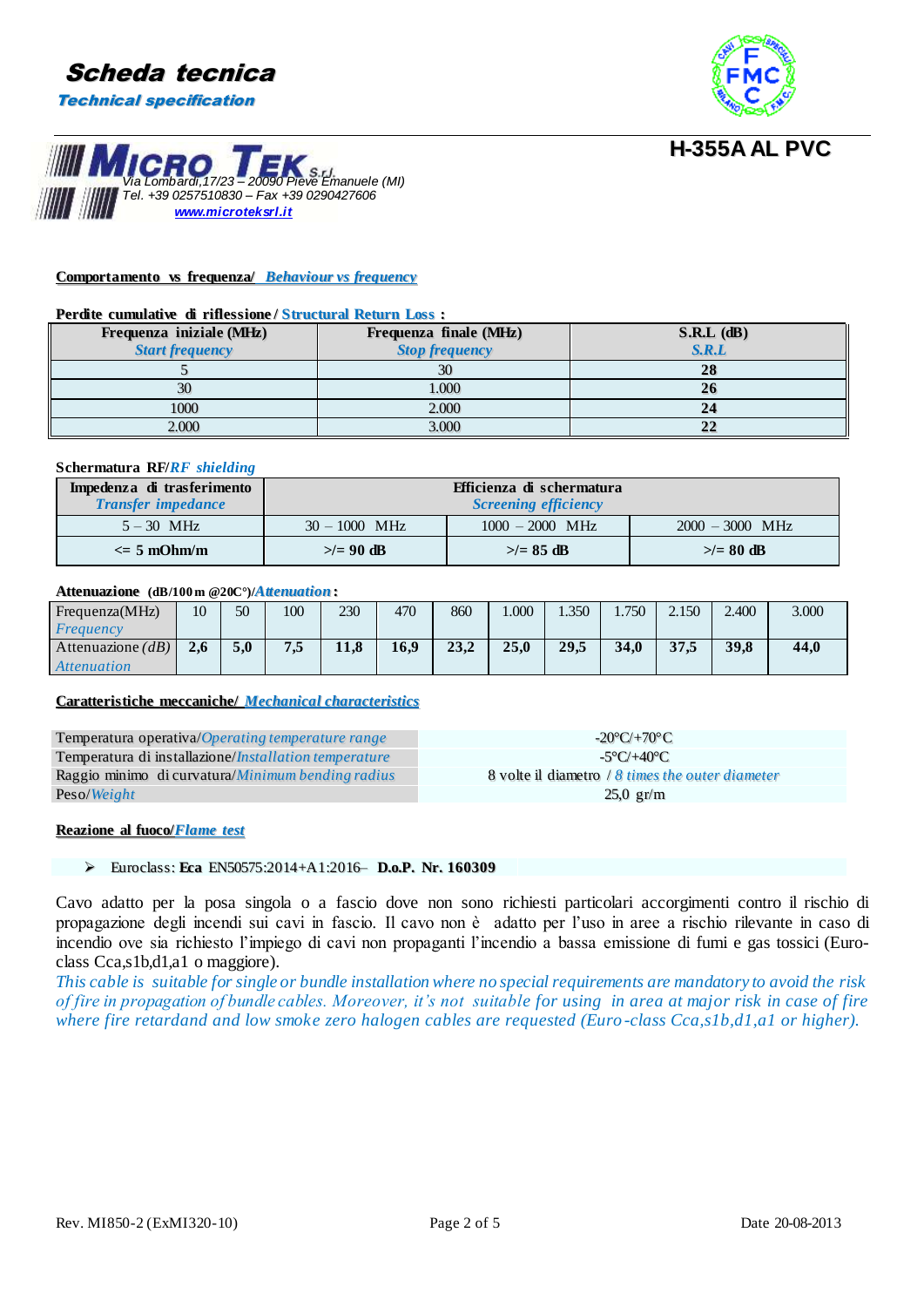





### **Norme tecniche e standard applicabili/** *Applicable specification& Standard rules*

- $\checkmark$  EN 50117-2-4 / CEI 100-7
- $\checkmark$  CEI UNEL 36762
- RoHS 2002/95 EC & 2011/65 EC & Reach 2017/227
- 2014/35 UE (ex/*former* 2006/95 UE) Direttiva LVD/*Low voltage EU Directive*
- 2001/95 UE Sicurezza generale dei prodotti/*General product safety*
- C.P.R. 305/2011
- Marchio CE / *CE mark*

### **Stampigliatura sulla guaina/***Sheath marking*

F.M.C - COAX H-355A AL PVC–C-4 (Uo=400V)– CEI UNEL 36762 – EN50117.2.4 – 22dB /800 MHz- DIGITAL INDOOR DROP CABLE – CLASS A – Euro class Eca - n° lotto – *stampa metrica*

### **TAB. 1 Imballi e colori/***Packaging and colour*

| Articolo/ <i>Item</i> | Descrizione/ <i>Description</i> | Colorc/Color         | Confezione/ Package | Peso confezione/ Package weight |
|-----------------------|---------------------------------|----------------------|---------------------|---------------------------------|
| 355AL0B150-1          | H-355A AL PVC                   | Bianco/ <i>White</i> | EasyReel 150m       | 4,4 Kg                          |
| 355AL0B150            | H-355A AL PVC                   | Bianco/ <i>White</i> | EasyBox 150m        | $4.0$ Kg                        |
| 355AL0B300            | H-355A AL PVC                   | Bianco/White         | EasyReel 300m       | 8,2 Kg                          |
| 355AL0E150            | H-355A AL PVC                   | Blu/Blue             | EasyBox 150m        | $4,0$ Kg                        |
| 355AL0V150            | H-355A AL PVC                   | Verde/Green          | EasyBox 150m        | $4,0$ Kg                        |
| 355AL0R150            | H-355A AL PVC                   | Rosso/Red            | EasyBox 150m        | $4,0$ Kg                        |
| 355AL0N150            | H-355A AL PVC                   | Nero/Black           | EasyBox 150m        | $4,0$ Kg                        |
| 355AL0Y150            | H-355A AL PVC                   | Giallo/Yellow        | EasyBox 150m        | $4.0$ Kg                        |

### **Connettori/***Connectors*

| Tipo/Type            | Fm                                     | <b>IECm</b>                             | <b>IECf</b>                             | <b>RCAm</b> | <b>BNCm - HD</b> |
|----------------------|----------------------------------------|-----------------------------------------|-----------------------------------------|-------------|------------------|
| Compression          | CP36799321                             | CP62800321                              | CP62900321                              | ۰.          | CP53900108       |
| Quick<br>Push & Lock | CC99900355                             | CC99550321<br>$CC99552321 - 90^{\circ}$ | CC99880321<br>$CC99882321 - 90^{\circ}$ |             | CC54800108       |
| Crimpare<br>Crimp    | 3100990121<br>3200990121<br>CC99901290 |                                         |                                         |             |                  |
| Twist on             | 3100000121<br>3200000121               | 3355000321                              | 3388000321                              | 3322000321  |                  |
| Hard line            |                                        |                                         |                                         |             |                  |

### **Spellacavo/** *Coax stripper*

### CC98501040

### **Revisioni/***Revision*

| Aprile 2014 / April 2014 | Marcatura CE                   | $\Gamma$ E Mark            |
|--------------------------|--------------------------------|----------------------------|
| Marzo 2017<br>March 2017 | 305/2011<br>Adeguamento C.P.R. | Compliance C.P.R. 305/2011 |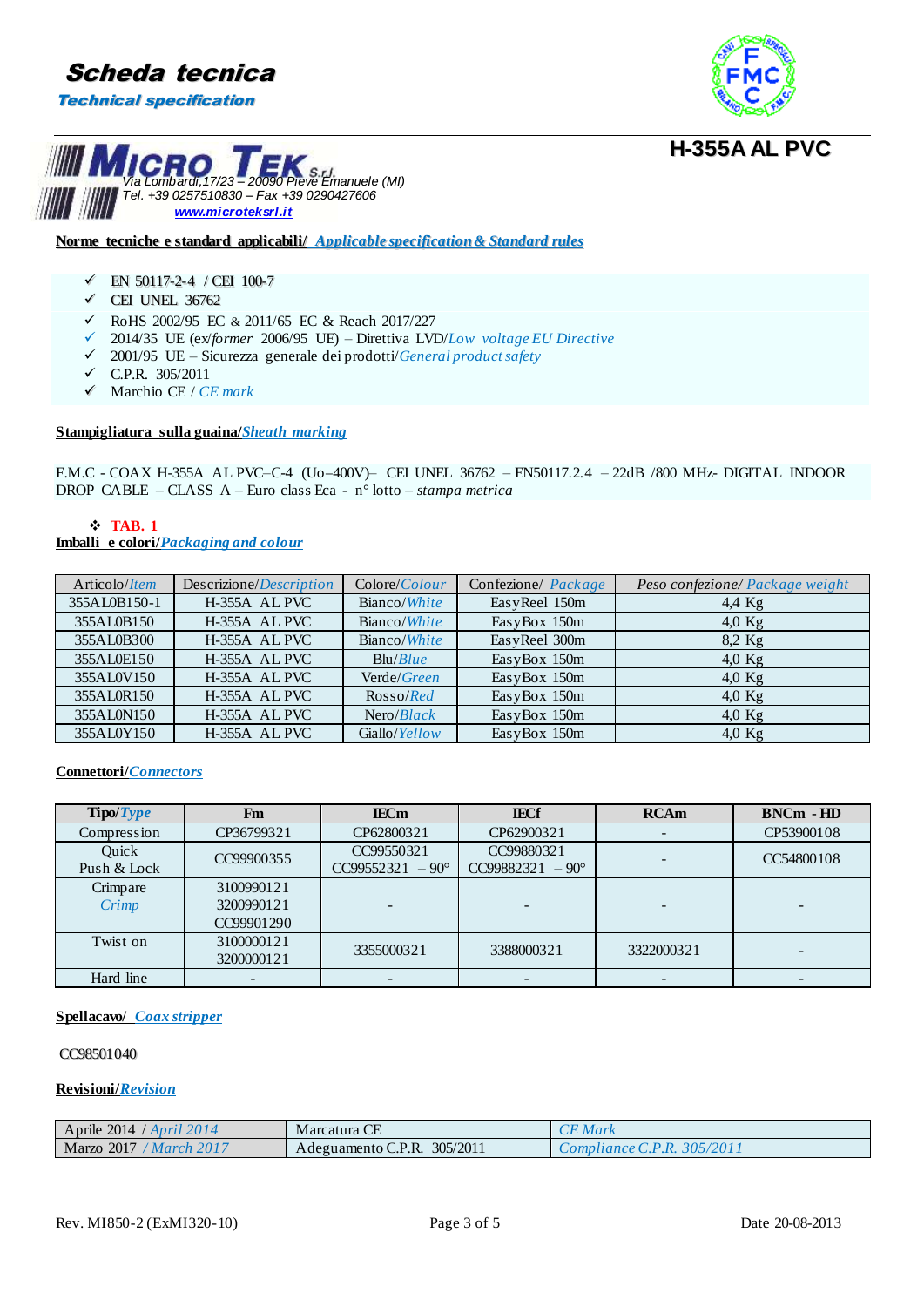





**Smaltimento del prodotto/***Product disposal*

I cavi sono classificati rifiuti speciali sebbene , in generale , non pericolosi. Per lo smaltimento bisogna rivolgersi ad aziende specializzate nella separazione e recupero delle singole parti che compongono il cavo. E' severamente proibito smaltire i cavi con i rifiuti solidi urbani.

*The cables are classified as special waste, although, in general, non-hazardous. For disposal, you need to contact companies specialized in separation and recovery of the individual parts of the cable. It's strictly forbidden to disposal the cables with the municipal solid waste.*

### **Avvertenze/***Notices*

Sebbene Micro Tek si impegni per assicurare l'accuratezza e la veridicità dei dati qui riportati ciò non esclude la presenza di errori e/o omissioni in buona fede. Per questa ragione le informazioni qui contenute non sono vincolanti per la garanzia del pro dotto invitandovi a prendere visione delle condizioni di vendita disponibili sul sito www.microteksrl.it. In un ottica di continuo aggiornamento e miglioramento, Micro Tek , si riserva di apportare ,senza alcun preavviso, le modifiche che più ritenesse opportune ai propri prodotti. In ottemperanza alla Legge 166/2009 art.16 dichiariamo che i prodotti a marchio F.M.C non sono prodotti in Italia.

*Although Micro Tek makes any effort to ensure the accuracy of the information above , these could be subject to e rror and/or omissions and/or changing without notice. That's why the information herein can't represent basis for warranties. For more i nfo , please look up at MicroTek's terms and conditions of sale on [www.microteksrl.it.](http://www.microteksrl.it/) According to the Italian law 166/2009 art. 16 we declare that F.M.C products are not produced in Italy.*